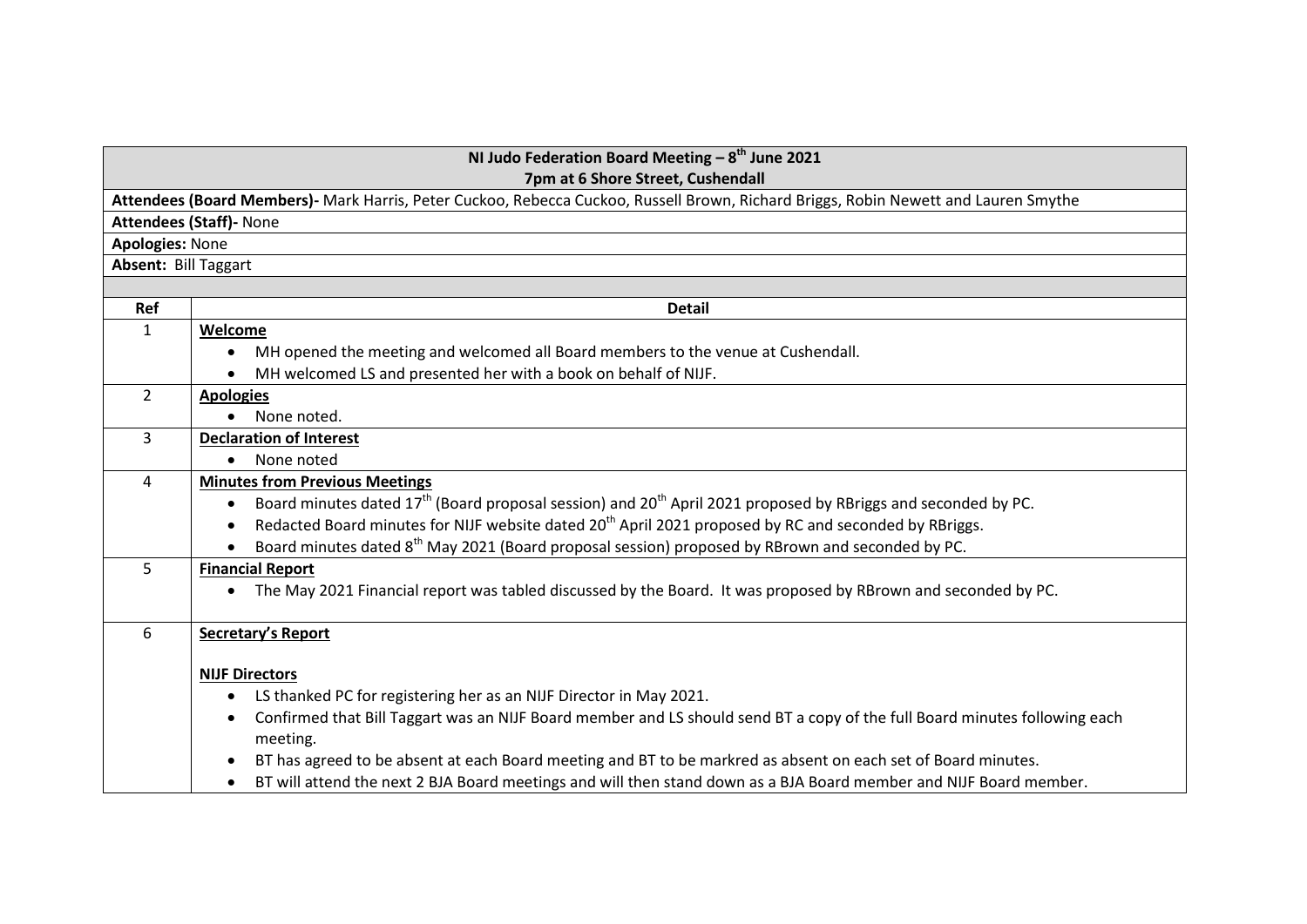RBrown will be attending the next 2 BJA Board meetings with BT and RBrown will then take BT's place as NIJF representative on the BJA Board. A BJA Board report will be requested from RBrown for the NIJF Board.

## **Current & Future Chair and Vice-Chair**

- PC proposed that MH becomes NIJF Chairman and that RBrown becomes NIJF Vice-Chairman and also that RBrown takes the NIJF Representative position on the BJA Board. PC noted that this would be ratified at the NIJF AGM along with the Secretary position. If it is not ratified then the positions would go to a vote by the membership. PC highlighted that it was important the NIJF structure was sound.
- Unanimously approved by all.
- NIJF website to be updated.

### **Strategic Planning**

 Board members discussed the NIJF Strategic Plan 2017-21 and agreed to develop a schedule with proposed steps and actions for a new strategic plan..

# **AGM**

RC proposed that the AGM is held on  $30<sup>th</sup>$  November 2021 and seconded by RBrown.

## **Online Policy Database**

 LS thanked GR for all of her work to date on uploading 25 documents on to the NIJF online policy database. LS invited Board members to review and advise of any missing information and also to send GR any documents from their areas of responsibility to be added to the database for completeness.

#### **Clubmark**

- Declan Steele advised GR that the clubmark programme has ended on 31<sup>st</sup> March 2021 (Year 4). It will not be replaced by any other specific programme although Sport NI are currently developing a range of club development materials which will be available to clubs and/or governing bodies in the near future.
- GR has asked Declan to add her to his circulation list and when the club development tools become available NIJF Clubs can access them.
- GR has also added the existing clubmark documents to the online policy database for NIJF records.
- Secretary's report proposed by PC and seconded by RBriggs.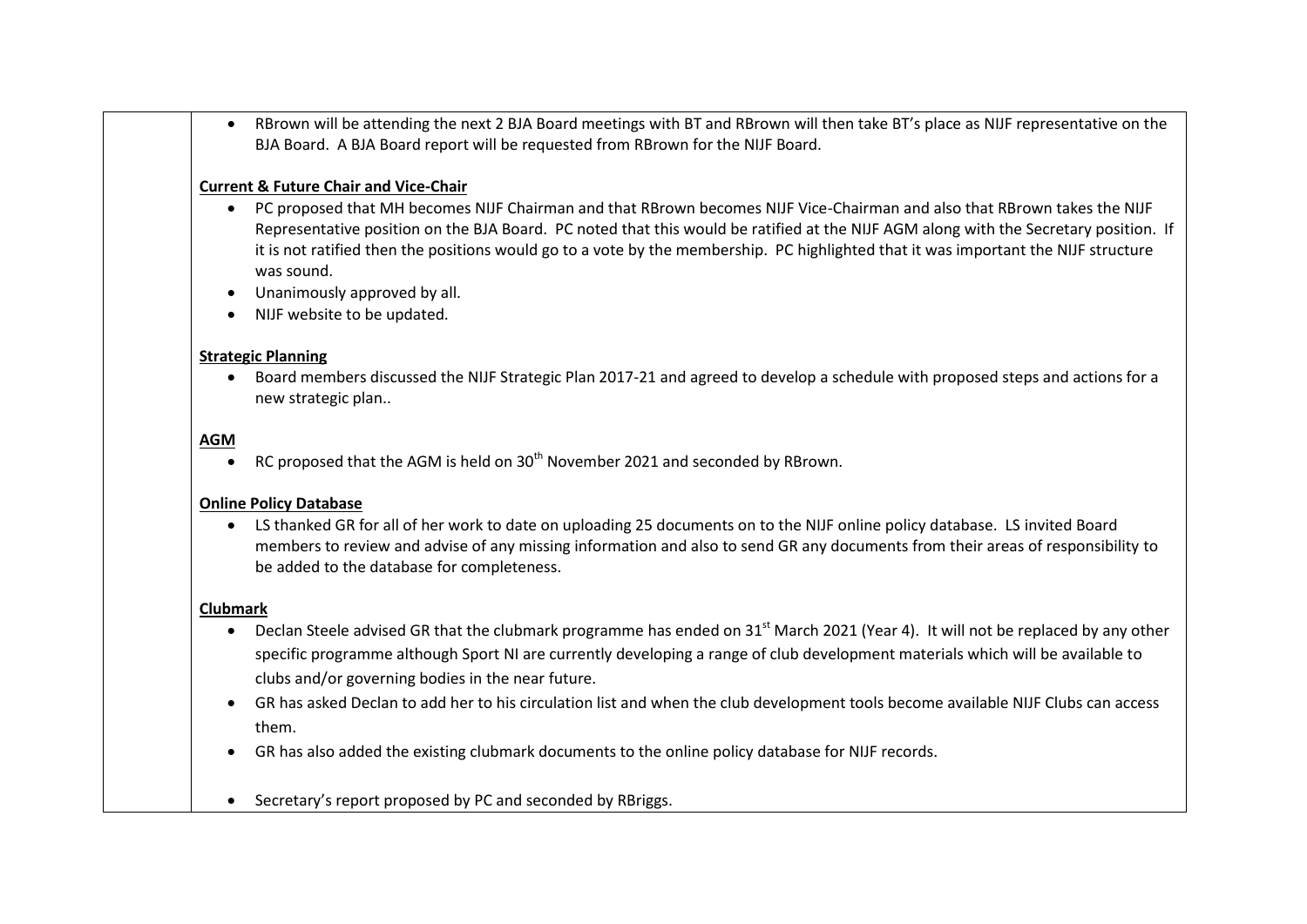| <b>Sport NI- Effective Organisations Update</b>                                                                                                                                                                                                                           |
|---------------------------------------------------------------------------------------------------------------------------------------------------------------------------------------------------------------------------------------------------------------------------|
| <b>Anti-doping</b>                                                                                                                                                                                                                                                        |
| NIJF website had been updated with new anti-doping guidance.                                                                                                                                                                                                              |
| An anti-doping course will be arranged.                                                                                                                                                                                                                                   |
| <b>Sport NI-Sporting Winners Update</b>                                                                                                                                                                                                                                   |
| <b>NIJF Regional Squads</b>                                                                                                                                                                                                                                               |
| Regional squad templates will be circulated to the Board when finalised.                                                                                                                                                                                                  |
| <b>NIJF Performance Programme</b>                                                                                                                                                                                                                                         |
| The Board discussed Olympic qualification in relation to the players in the NIJF programme.                                                                                                                                                                               |
| <b>Development of a Player Ranking System</b>                                                                                                                                                                                                                             |
| • A player ranking system with senior players from 2019 is being developed. Work will be undertaken on putting a scoring system in                                                                                                                                        |
| place for events in NI and including junior and cadet players.                                                                                                                                                                                                            |
| A current issue was identifying which NI players hold NIJF licenses and which players hold IJA licenses.<br>$\bullet$                                                                                                                                                     |
| Agreed to present as provisional rankings.                                                                                                                                                                                                                                |
| <b>Sport NI Sporting Clubs &amp; Commercial Manager Update</b>                                                                                                                                                                                                            |
| <b>Commercial Manager Update</b>                                                                                                                                                                                                                                          |
| Update on meeting with Michael Cooke of Sport NI during the month and MC was impressed by the video programmes on the NIJF<br>$\bullet$<br>website. MC suggested if NJF can increase their membership then their funding through Sporting Clubs may be increased from £5k |
| in 2021/22 to £10k in future years so there is a good incentive.                                                                                                                                                                                                          |
|                                                                                                                                                                                                                                                                           |
| <b>Volunteering</b><br>No report in month.                                                                                                                                                                                                                                |
|                                                                                                                                                                                                                                                                           |
| <b>Covid-19 Club Update</b>                                                                                                                                                                                                                                               |
| Covid-19 restrictions have been eased and members are back playing Judo in clubs.                                                                                                                                                                                         |
| Player licenses are extended by 3 months from the date of their expiry and then for another 3 months after that.                                                                                                                                                          |
|                                                                                                                                                                                                                                                                           |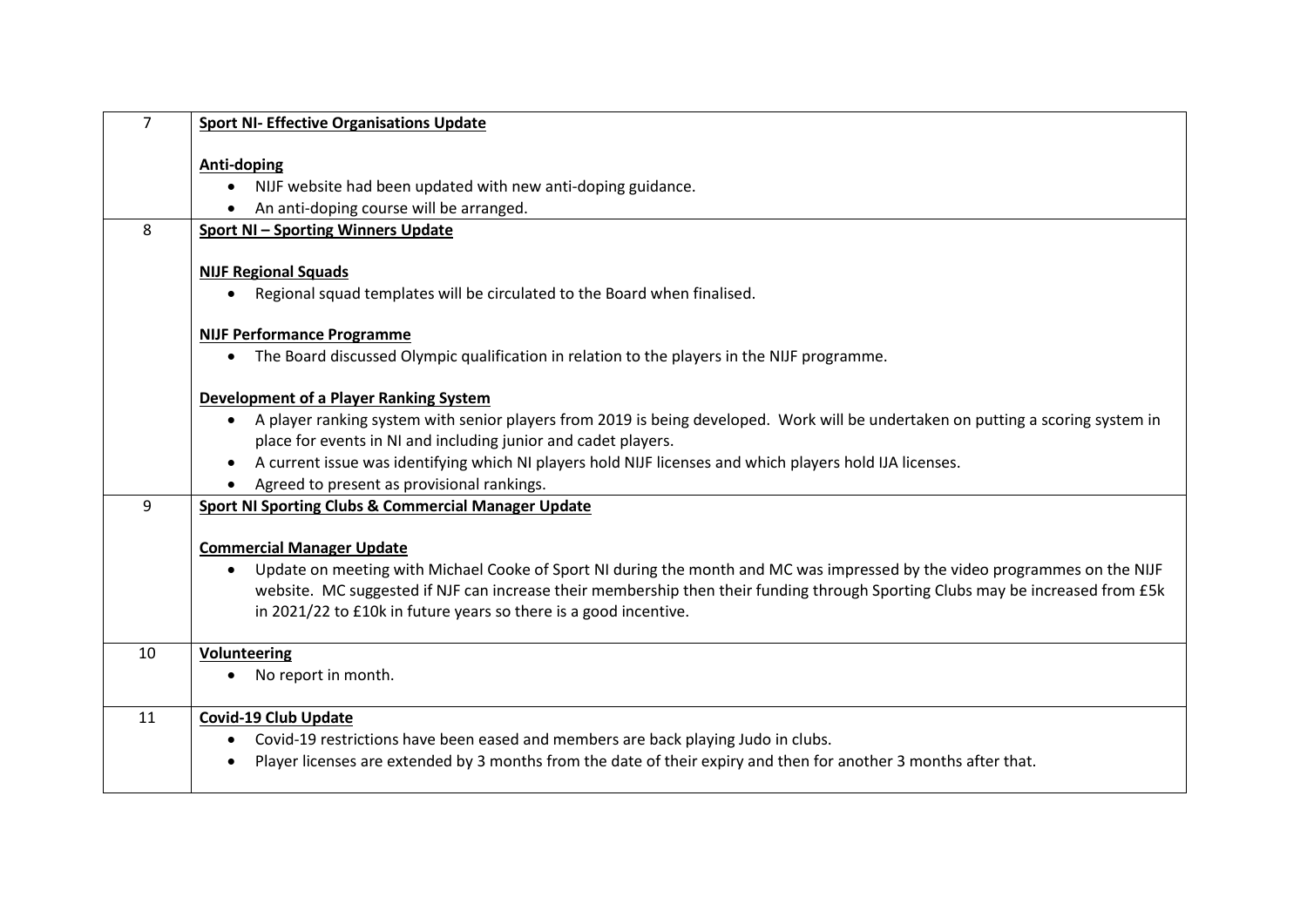| 12 | NI Open 2021                                                                                                                                                                                                                                                                                                                                                                                                                                                                                                                                                                                     |
|----|--------------------------------------------------------------------------------------------------------------------------------------------------------------------------------------------------------------------------------------------------------------------------------------------------------------------------------------------------------------------------------------------------------------------------------------------------------------------------------------------------------------------------------------------------------------------------------------------------|
|    | Confirmed that the NI Open will not be happening in 2021.                                                                                                                                                                                                                                                                                                                                                                                                                                                                                                                                        |
|    | Discussed that the planning of competitions and events takes a minimum of 6 months.<br>$\bullet$                                                                                                                                                                                                                                                                                                                                                                                                                                                                                                 |
|    | • All agreed that all NIJF competitions are scrapped in 2021.                                                                                                                                                                                                                                                                                                                                                                                                                                                                                                                                    |
| 13 | Safeguarding                                                                                                                                                                                                                                                                                                                                                                                                                                                                                                                                                                                     |
|    | 5 points on Safeguarding were discussed.                                                                                                                                                                                                                                                                                                                                                                                                                                                                                                                                                         |
| 14 | <b>NIJF Inclusion Strategy 2021-25</b>                                                                                                                                                                                                                                                                                                                                                                                                                                                                                                                                                           |
|    | Judith Cooper, DSNI Inclusive Pathways Manager, had indicated that the NIJF Inclusive Strategy was forward thinking and that JC<br>$\bullet$                                                                                                                                                                                                                                                                                                                                                                                                                                                     |
|    | would like to use it as an example for other sports. All agreed.                                                                                                                                                                                                                                                                                                                                                                                                                                                                                                                                 |
| 15 | <b>Conduct &amp; Complaints</b>                                                                                                                                                                                                                                                                                                                                                                                                                                                                                                                                                                  |
|    | An update was provided on conduct and complaints.                                                                                                                                                                                                                                                                                                                                                                                                                                                                                                                                                |
| 16 | <b>Commonwealth Games Update</b>                                                                                                                                                                                                                                                                                                                                                                                                                                                                                                                                                                 |
|    | No Commonwealth Games progress since last meeting.                                                                                                                                                                                                                                                                                                                                                                                                                                                                                                                                               |
| 17 | <b>AOB</b>                                                                                                                                                                                                                                                                                                                                                                                                                                                                                                                                                                                       |
|    |                                                                                                                                                                                                                                                                                                                                                                                                                                                                                                                                                                                                  |
|    | <b>First Aid</b>                                                                                                                                                                                                                                                                                                                                                                                                                                                                                                                                                                                 |
|    | Agreed that first aid course flyer can be added to the NIJF Facebook page.<br>$\bullet$                                                                                                                                                                                                                                                                                                                                                                                                                                                                                                          |
|    | <b>Recreational Licenses</b>                                                                                                                                                                                                                                                                                                                                                                                                                                                                                                                                                                     |
|    | Discussions had taken place with the Education Authority in the Limavady area as Limavady had been designated as an area of social<br>$\bullet$<br>need and a focus was being put on improving mental health in the area. Funding is available through the Education Authority to<br>purchase recreational licenses from NIJF for each child involved. A discount of £10 per child was proposed if the children upgrade to<br>a junior license in the year. This is a good way to increase the NIJF membership numbers and that the Board need to approve a<br>recreational membership category. |
|    | Agreement with the principle of a recreational membership license category but the Board needed to consider issues which may<br>arise in future as a result.                                                                                                                                                                                                                                                                                                                                                                                                                                     |
|    | Queries on if there is anything in the NIJF articles of association that states the membership categories that NIJF adhere to and if any<br>$\bullet$<br>changes need to be tabled and approved by the membership at the AGM.                                                                                                                                                                                                                                                                                                                                                                    |
|    | Suggestion that BJA recreational license is looked at to check what it covers.<br>$\bullet$                                                                                                                                                                                                                                                                                                                                                                                                                                                                                                      |
|    | Discussed if rather than the discount being £10 to upgrade to a junior license it could be a discount pro-rata of the year 1 term<br>$\bullet$<br>remaining.                                                                                                                                                                                                                                                                                                                                                                                                                                     |
|    | Highlighted that the NIJF already have an introductory license membership category of 3 month duration and queried if the new                                                                                                                                                                                                                                                                                                                                                                                                                                                                    |